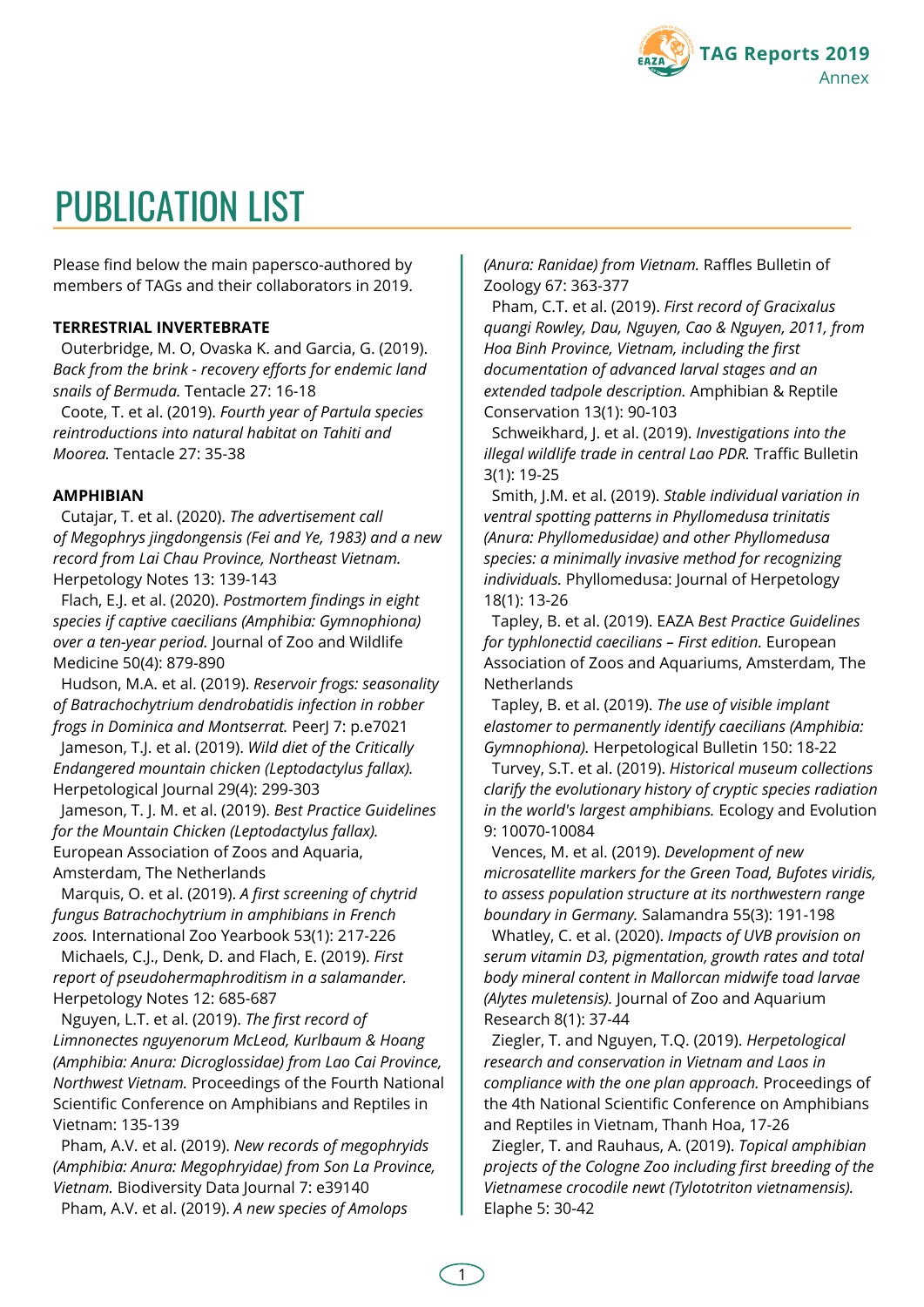

Ziegler, T. and Rauhaus, A. (2019). *The contribution of the Cologne Zoo towards amphibian diversity conservation: Breeding, research and conservation projects.* Zeitschrift des Kölner Zoos 2: 79-104

Ziegler, T. et al. (2019). *A collaborative effort for conservation management of the Green Toad in Cologne Area.* Amphibian Ark Newsletter 47: 6-8

## **REPTILE**

Caut, S. et al. (2019). *The Dark Side of the Black Caiman: shedding light on species dietary ecology and movement in Agami pond, French Guiana.* PLOS ONE 14(6)

de Boer, M., Jansen L. and Stumpel J. (2019). *EAZA Best Practice Guidelines for the Egyptian tortoise, Testudo kleinmanni – First edition.* European Association of Zoos and Aquariums, Amsterdam, The Netherlands

Farkas, B. et al. (2019). *A new species of Pelodiscus from northeastern Indochina (Testudines: Trionychidae).* ZooKeys 824: 71-86

Geissler, P. et al. (2019). *Herpetofauna of the Phnom Kulen National Park, northern Cambodia — An annotated checklist.* Cambodian Journal of Natural History 2019 (1): 40–63

Goetz, M. (2019). *EAZA Best Practice Guidelines for the Ploughshare tortoise, Astrochelys yniphora – First edition.* European Association of Zoos and Aquariums, Amsterdam, The Netherlands

Goetz, M. et al. (2019). *EAZA Reptile Taxon Advisory Group, Regional Collection Plan - Chelonia – First edition.* European Association of Zoos and Aquariums, Amsterdam, The Netherlands

Iannucci, A. et al. (2019). *Conserved sex chromosomes and karyotype evolution in monitor lizards (Varanidae).* Heredity 123: 215–227

Iannucci A. et al. (2019). *Isolating Chromosomes of the Komodo Dragon: New Tools for Comparative Mapping and Sequence Assembly.* Cytogenet Genome Res 157: 123-131

Janssen, H.Y. et al. (2019). A *new species of Lycodon Boie, 1826 (Serpentes: Colubridae) from northern Vietnam.* ZooKeys 875: 1-29

Kane, D., Davis A.C. and Michaels C.J. (2019). *Play behaviour by captive tree monitors, Varanus macraei and Varanus prasinus.* Herpetological Bulletin 149: 28-31

Kane, D. et al. (2019). *Reptile diversity of southern Morocco: range extensions and the role of the Djebel Ouarkziz as a biogeographical barrier.* Herpetology Notes 12: 787-793

Lagerström, L. (2018). *EAZA-ESB for the Radiated Tortoise, Astrochelys radiata – First Edition.* Parken Zoo, Eskilstuna AB, Sweden

Langner, C. and Goetz. M. (2019). *Die Nordafrikanische Schachbrettschleiche Trogonophis wiegmanni – Erkenntnisse zur Lebensweise in der Natur, zur Haltung und Nachzucht im Terrarium sowie Neuigkeiten zur Taxonomie.* Elaphe 6:32-37

Lemaire, J. and Marquis O. (2019). *Observation of tail outgrowth on Schneider's dwarf caiman (Paleosuchus trigonatus) in French Guiana.* IUCN Crocodile Specialist Group Newsletter 37 (2): 18-21

Lind, A.L. et al. (2019). *Genome of the Komodo dragon reveals adaptations in the cardiovascular and chemosensory systems of monitor lizards.* Nat Ecol Evol 3, 1241–1252

Luu, V.Q. et al. (2019). *A new species of Lycodon Boie, 1826 (Serpentes: Colubridae) from Thanh Hoa Province, Vietnam.* Zootaxa 4586(2): 261-277

Mwaya, R.T et al. (2019). *Malacochersus tornieri.* The IUCN Red List of Threatened Species 2019: e.T12696A508210

Ngo, H.N. et al. (2019). *A case study on trade in threatened Tiger Geckos (Goniurosaurus) in Vietnam including updated information on the abundance of the Endangered G. catbaensis.* Nature Conservation 33: 1- 19

Ngo, H.N. et al. (2019). *First record of the Cat Ba tiger gecko, Goniurosaurus catbaensis, from Ha Long Bay, Quang Ninh Province, Vietnam: Microhabitat selection, potential distribution, and evidence of threats.* Amphibian and Reptile Conservation 13(2): 1-13

Pham, A.V. et al. (2019). A new species of Cyrtodactylus (Squamata: Gekkonidae) from northwestern Vietnam. Zootaxa 4544(3) 360-380

Platt, S.G. et al. (2019). *Batagur trivittata (Burmese Roofed Turtle). Behavior.* Herpetological Review 50: 765- 766

Platt, S.G. et al. (2019). *Batagur trivittata (Burmese Roofed Turtle). Sexual size dimorphism.* Herpetological Review 50: 553-555

Rehák, I. (2019). *European Studbook for the Gharial, Gavialis gangeticus - First Edition.* Prague Zoo, Prague, Czech Republic

Reinhardt, T. et al. (2019). *Monitoring a loss: detection of the semi-aquatic crocodile lizard (Shinisaurus crocodilurus) in inaccessible habitats via environmental DNA.* Aquatic Conservation Marine and Freshwater Ecosystems 29: 353-360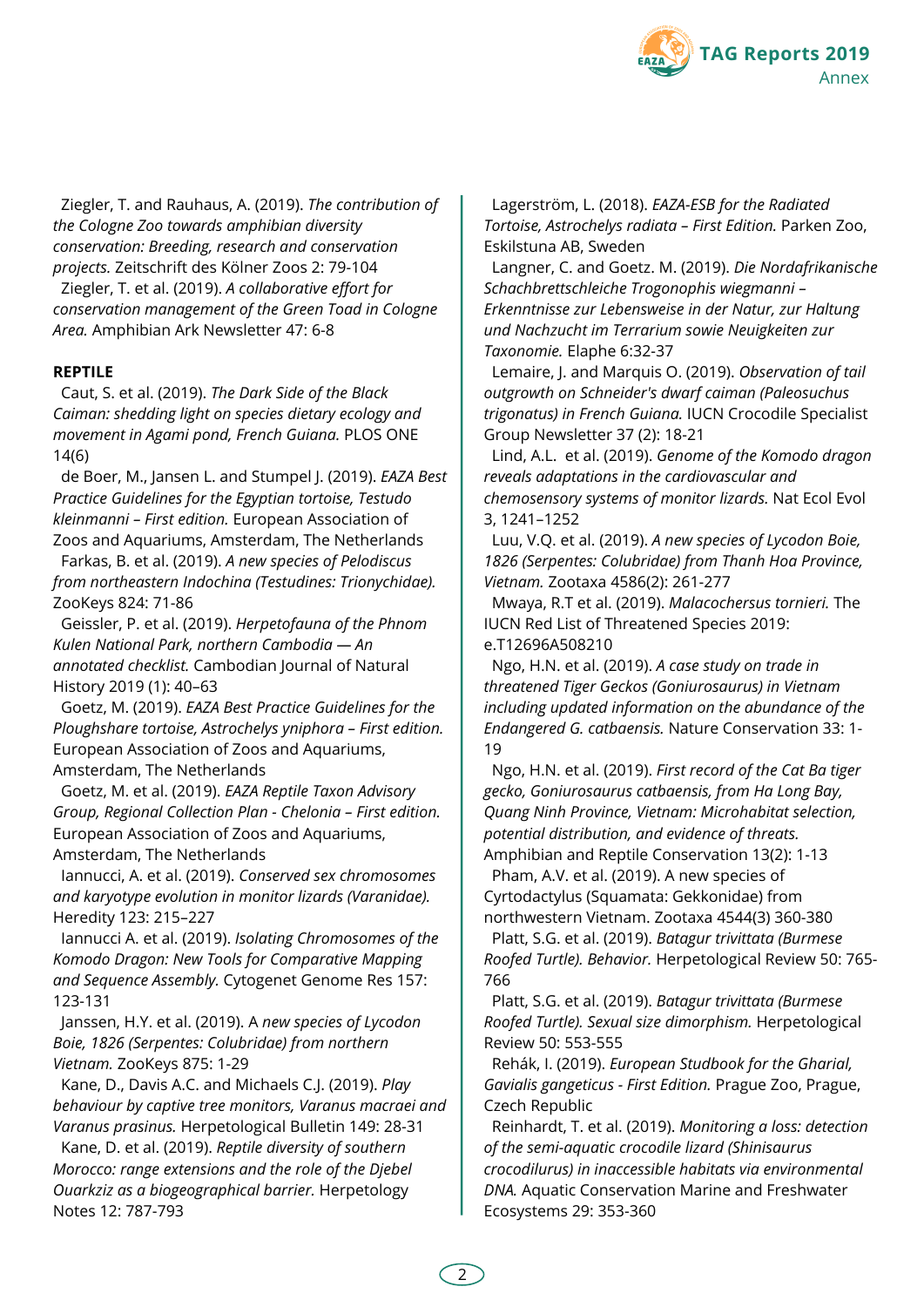

Rovatsos, M. et al. (2019). *Shared Ancient Sex Chromosomes in Varanids, Beaded Lizards, and Alligator Lizards.* Molecular Biology and Evolution 36(6): 1113– 1120

Schweikhard, J. et al. (2019). *Investigations into the illegal wildlife trade in central Lao PDR.* Traffic Bulletin 3(1): 19-25

Sitthivong, S. et al. (2019). *A new species of Cyrtodactylus (Squamata: Gekkonidae) from Vientiane Province, northern Laos.* Zootaxa 4701(3): 257-275

Slavenko, A. et al. (2019). *Global patterns of body size evolution in squamate reptiles are not driven by climate.* Global Ecology and Biogeography 1–13

Thomas, O., Kane D. and Michaels C.J. (2019). *Effects of different heat sources on the behaviour of blue tree monitors (Varanus macraei) in captivity.* Herpetological Bulletin 149: 41-43

Turner H, R. et al. (2019). *Estimating population parameters for the critically endangered Bermuda skink using robust design capture–mark–recapture modelling.* Oryx 53(4): 1-8

Vidan, E. et al. (2019). *The global biogeography of lizard functional groups.* Journal of Biogeography 1–12

Youngman, N.J. et al. (2019). *Venomous landmines: clinical implications of extreme coagulotoxic diversification and differential neutralization by antivenom of venoms within the viperid snake genus Bitis.* Toxins 11(7): 422

Ziegler, T. et al. (2019). *Genetic analysis of Siamese crocodiles (Crocodylus siamensis) in Laos, Vietnam and Zoos as basis for conservation breeding and release: another successful example for the "One Plan Approach"* [in German]. ZGAP Mitteilungen 34(2): 21-25

Ziegler, T. and Rauhaus, A. (2019). *EAZA ESB for the Philippine Crocodile (Crocodylus mindorensis) – Sixth edition.* Cologne Zoo, Cologne, Germany

Ziegler, T. et al. (2019). *New insights into the habitat use and husbandry of crocodile lizards (Reptilia: Shinisauridae) including the conception of new facilities for Vietnamese crocodile lizards Shinisaurus crocodilurus vietnamensis in Vietnam and Germany.* International Zoo Yearbook 53: 1-20

Ziegler, T. et al. (2019). *Rediscovery of Andrea's keelback, Hebius andreae (Ziegler & Le, 2006): First country record for Laos and phylogenetic placement.* Revue Suisse de Zoologie 126(1): 61-71

Ziegler, T. et al. (2019). *A new species of reed snake, Calamaria Boie, 1827 from the Central Highlands of Vietnam (Squamata: Colubridae).* Revue Suisse de

Zoologie 126(1): 17-26

Ziegler, T. et al. (2019). *Three new species of the snake genus Achalinus from Vietnam (Squamata: Xenodermatidae).* Zootaxa 4590(2): 249-269

Ziegler, T. et al. (2019). *A new species of Opisthotropis from northern Vietnam previously misidentified as the Yellow-spotted Mountain Stream Keelback O. maculosa Stuart & Chuyankern, 2007 (Squamata: Natricidae).* Zootaxa 4613(3): 579-586

Ziegler, T. and Nguyen, T.Q. (2019). *Herpetological research and conservation in Vietnam and Laos in compliance with the "one plan approach".* Proceedings of the Fourth National Scientific Conference on Amphibians and Reptiles in Vietnam, Thanh Hoa, 17- 26

Ziegler, T., Rauhaus, A. and Vences, M. (2019). *First breeding in the world of the Cryptic Golden Tegu (Tupinambis cryptus) in the Terrarium section of the Cologne Zoo* [in German]. Elaphe 1: 22-31

## **PARROT**

Braun, M. et al. (2018). *Effects of cold winters and roost site stability on population development of non-native Asian ring-necked parakeets (Alexandrinus manillensis) in temperate Central Europe – results of a 16-year census.* European Journal of Ecology 4(2):49-55

Bruslund, S. (2019). I*nfertile Eggs in Swift Parrots, orig. Unbefruchtete Eier bei Schwalbensittichen – Fragen an Expertenrat.* Papageien 10(32): 348-349

## **MONOTREME AND MARSUPIALS**

Perrin, K.L. and Bertelsen, M.F. (2019). *Acute Phase reactants in Healthy, Sick and Devil Facial Tumour Disease-affected Tasmanian Devils (Sarcophilus harrisii).* Center for Zoo and Wild Animal Health, Copenhagen, Denmark

## **CALLITRICHIDS**

Douay, G. et al. (2019). *Assessment of the utility of a commercial calprotectin and lactoferrin rapid test in diagnosis of marmoset wasting syndrome.* Journal of Zoo and Aquarium Research 7(2): 67-73

McCoy, D. et al. (2019). *A comparative study of litter size and sex composition in a large dataset of callitrichine monkeys.* American Journal of Primatology 81 (9): e23038

Price, E. et al (2019). *Individual, social, and environmental factors affecting salivary and fecal cortisol levels in captive pied tamarins (Saguinus bicolor).*